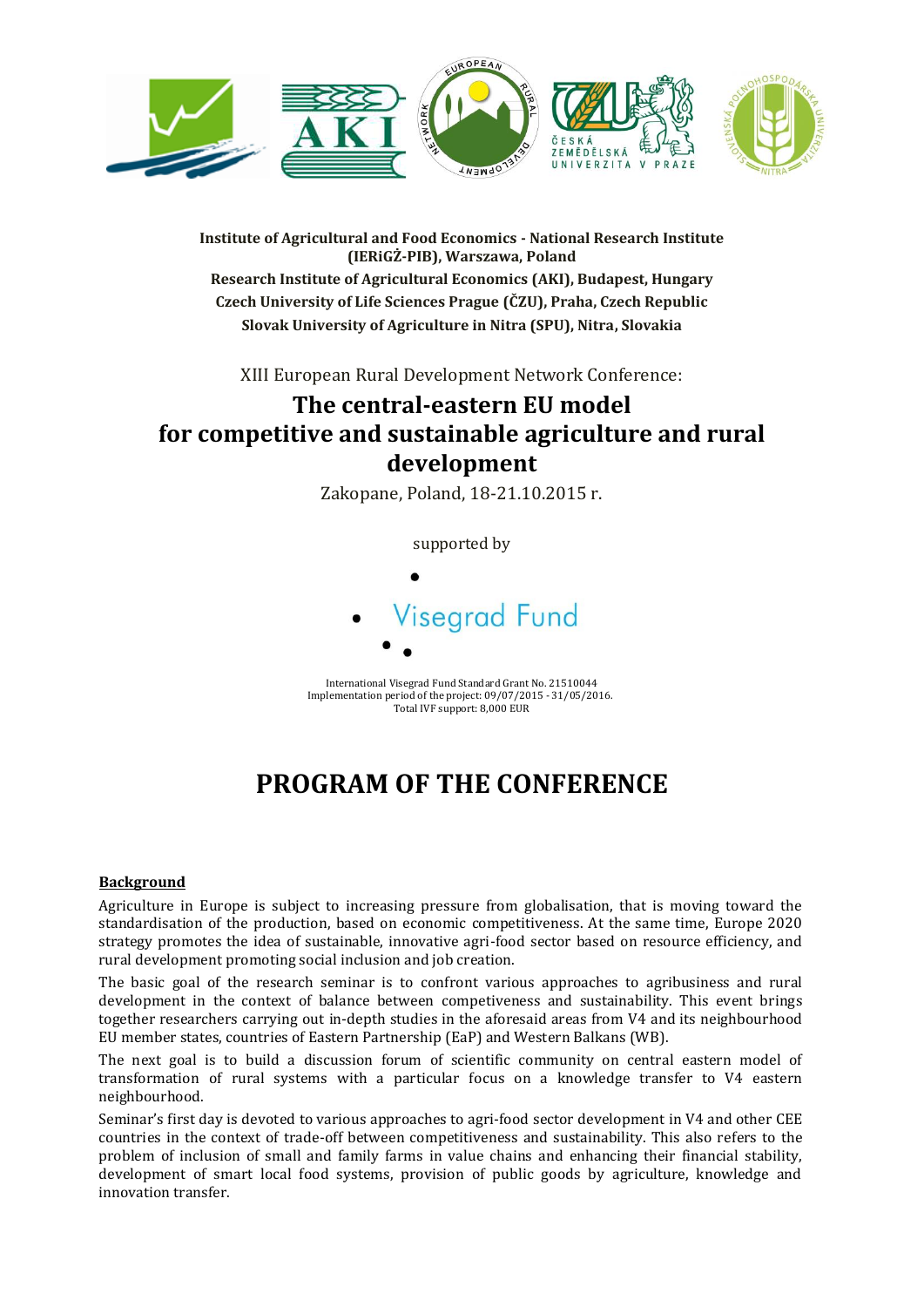Seminar's second day turns its lens to rural systems, with a focus on smart, sustainable, inclusive growth in rural areas and the problem of rural jobs. The seminar is based on previous cooperation of V4 partners and aims at promoting exchange of experiences of scientific community of CEE countries. We focus on knowledge transfer supporting an institutional capacity and economic integration with EU of EaP countries.

Seminar aims also in assessment in what extent new EU rural policy tools respond to different challenges facing agriculture and rural areas of each of V4 countries. The added value of the project will be longlasting and sustainable cooperation under the idea of European Rural Development Network as a think tank for science and public policy.

The leitmotif inspiring organisation of the research seminar is to enable the exchange of experiences between economists, geographers and sociologists but also policy makers working on issues related to agriculture and rural development. The idea behind the event is to strengthen a cooperation of four partners and, with V4 as a core, build a scientific cooperation of Central-Eastern European research institutions. Therefore the outcomes of the project will be widely disseminated throughout researchers, NGOs, professionals, media and individuals in Europe interested in the issues related to agriculture and rural development in CEECs.

# **General Topics**

- Models for development of competitive and sustainable agriculture
	- o New approaches to agri-food sector development in CEE countries: sustainability and competitiveness
	- o Transition towards sustainable agriculture: the inclusion of family farming in value chains and enhancing financial stability
	- o Panel discussion
- Models for development of competitive and sustainable rural territories
	- o Smart, inclusive and sustainable growth in rural areas: turning diversity into strength
	- o Social structures and innovation: place-based development in global challenges
	- o Panel Discussion
- The Polish agriculture and rural areas. Experiences, challenges, opportunities (Special session of IAFE-NRI).

## **Honorary Scientific Committee**

- Andrzej Kowalski, Director of IERiGŻ-PIB, Warszawa, Poland
- M. Alina Sikorska, Deputy Director for Scientific Matters, IERiGŻ-PIB, Warszawa, Poland
- Marek Wigier, Deputy Director for Multiannual Program, IERiGŻ-PIB, Warszawa, Poland
- Anikó Juhász, Director of AKI, Budapest, Hungary
- Norbert Potori, Director of Agricultural and Rural Development Policy, AKI, Budapest, Hungary
- Elena Horská, Dean of Faculty of Economics and Management, SPU, Nitra, Slovakia
- Zuzana Kapsdorferová, Vice Dean of Faculty of Economics and Management, SPU, Nitra
- Martin Pelikán, Dean of Faculty of Economics and Management, ČZU, Praha, Czech Republic
- Věra Majerová, ČZU, Praha, Czech Republic

## **Organising Committee**

- Paweł Chmieliński, ERDN, IERiGŻ-PIB, Warszawa, Poland
- Michał Soliwoda, IERiGŻ-PIB, Warszawa, Poland
- Andrew Fieldsend, ERDN, AKI, Budapest, Hungary
- Szabó Gergely, AKI, Budapest, Hungary
- Věra Majerová, ČZU, Praha, Czech Republic
- Jiří Sálus, ČZU, Praha, Czech Republic
- Marián Tóth, SPU, Nitra, Slovakia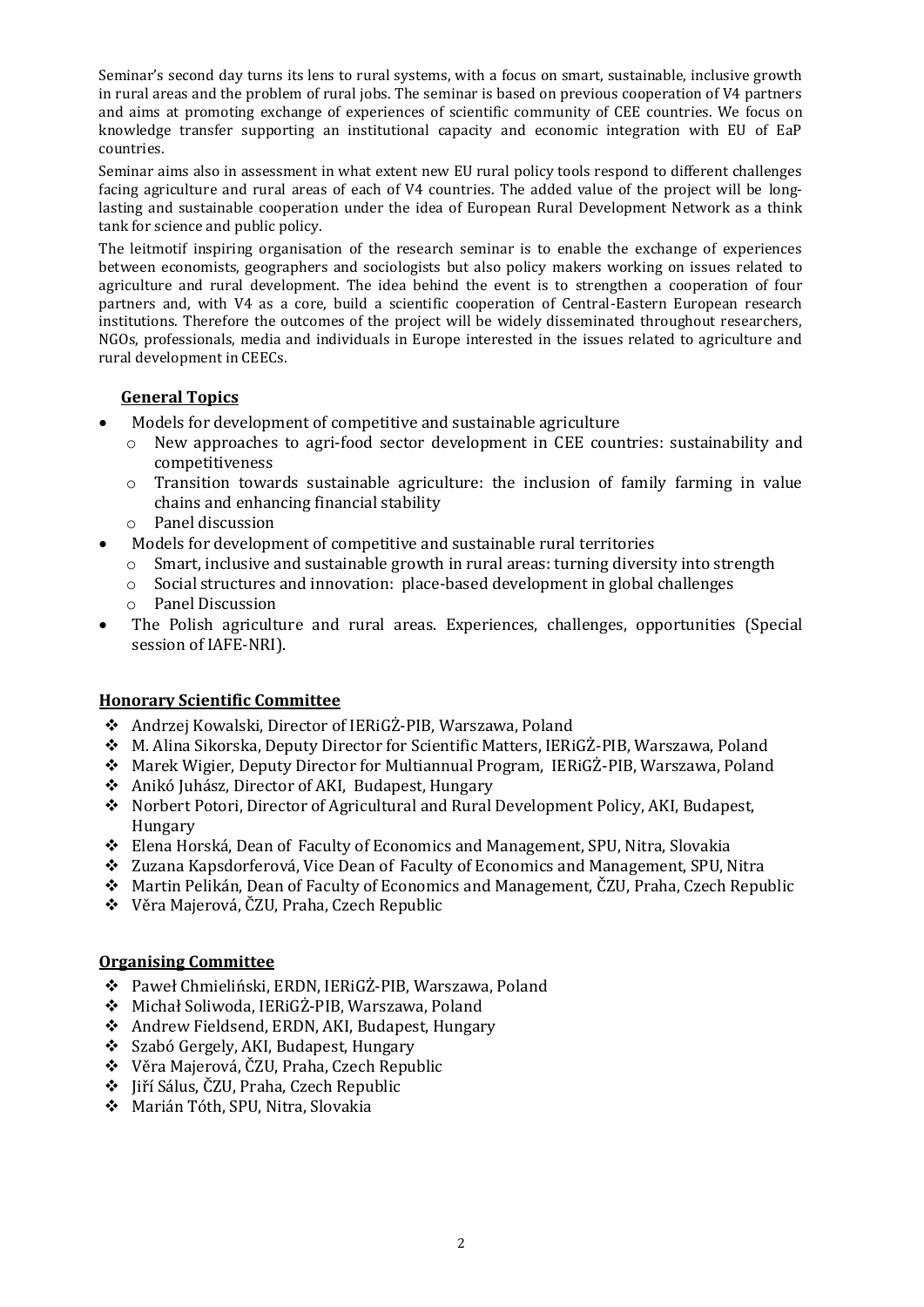| 18/10/2015                                                                                                                                                   | <b>Time</b>                |
|--------------------------------------------------------------------------------------------------------------------------------------------------------------|----------------------------|
| Arrival: Hotel Hyrny, Piłsudskiego 20, 34-500 Zakopane.                                                                                                      |                            |
| Welcome reception                                                                                                                                            | 19:00-22.00                |
| 19/10/2015<br>Day 1                                                                                                                                          |                            |
| Models for development of competitive and sustainable agriculture                                                                                            |                            |
| <b>Breakfast</b>                                                                                                                                             | $7:00 - 9.00$              |
| <b>Opening: Welcome address</b><br>Paweł Chmieliński, Michał Soliwoda                                                                                        |                            |
| European Rural Development Network, Institute of Agricultural and Food<br>Economics - National Research Institute, Warszawa, Poland                          |                            |
| <b>Session I.</b> Chair: Michał Soliwoda, Poland                                                                                                             |                            |
| Zbigniew Floriańczyk (opening speech)<br>New models of agriculture and rural development stakeholder cooperation<br>- EU administrative networks perspective |                            |
|                                                                                                                                                              |                            |
| Ivan Foltýn, Olga Štiková, Ida Zedníčková, Ilona Mrhálková<br>Modelling of the economic equilibrium on the Czech agrarian markets                            |                            |
| Olena Borodina, Viktor Yarovyi, Sergiy Kyryzyuk<br>Inclusion of family farms in value chains in Ukraine: present and prospects                               | 9.00-11.30                 |
| Ivan Foltýn, Ondřej Chaloupka<br>Modelling of the impacts of agricultural production on the national economy                                                 |                            |
| of the Czech Republic                                                                                                                                        |                            |
| Camelia Gavrilescu, Dan-Marius Voicilaș<br>Assessment of Romania's agri-food trade competitiveness<br>- from CEFTA to EU-28                                  |                            |
| Katarzyna Bańkowska<br>The consequences of European energy and climate policy for rural development<br>in Poland                                             |                            |
| Coffee break                                                                                                                                                 | 11.30-12.00                |
| Session II. Chair: Zbigniew Floriańczyk, Poland<br>Marián Tóth (opening speech)                                                                              |                            |
| Structral changes in Slovak agriculture                                                                                                                      |                            |
| Ekrem Gjokaj, Kapllan Halimi, Muje Gjonbalaj<br>Impact of investment measures on Kosovo Agriculture                                                          |                            |
| Tomáš Rábek<br>Financial benchmarking in Slovak agricultural farms                                                                                           |                            |
| Oksana Perkhach<br>Technical and economic security as a part of sustainable development<br>of agricultural enterprises                                       | 12.00-14.00                |
| Michał Soliwoda<br>How to improve farm financial management? The lesson from Poland                                                                          |                            |
| Diana Criclivaia<br>Impact of Moldovan tax system on local and agriculture sector development:<br>25 years of experience and challenges                      |                            |
| Panel Discussion Chair: Marián Tóth, Slovakia                                                                                                                |                            |
| Zbigniew Floriańczyk, Marián Tóth, Szabolcs Biró, Tomáš Hlavsa,<br>Dan-Marius Voicilaș, Oksana Perkhach                                                      | 14.00-14.30                |
| Lunch<br>Study tour. Podhale and Winter Capital of Poland: natural and cultural heritage                                                                     | 14.30-15.30<br>16.00-19.00 |
| Dinner                                                                                                                                                       | 20.00                      |
|                                                                                                                                                              |                            |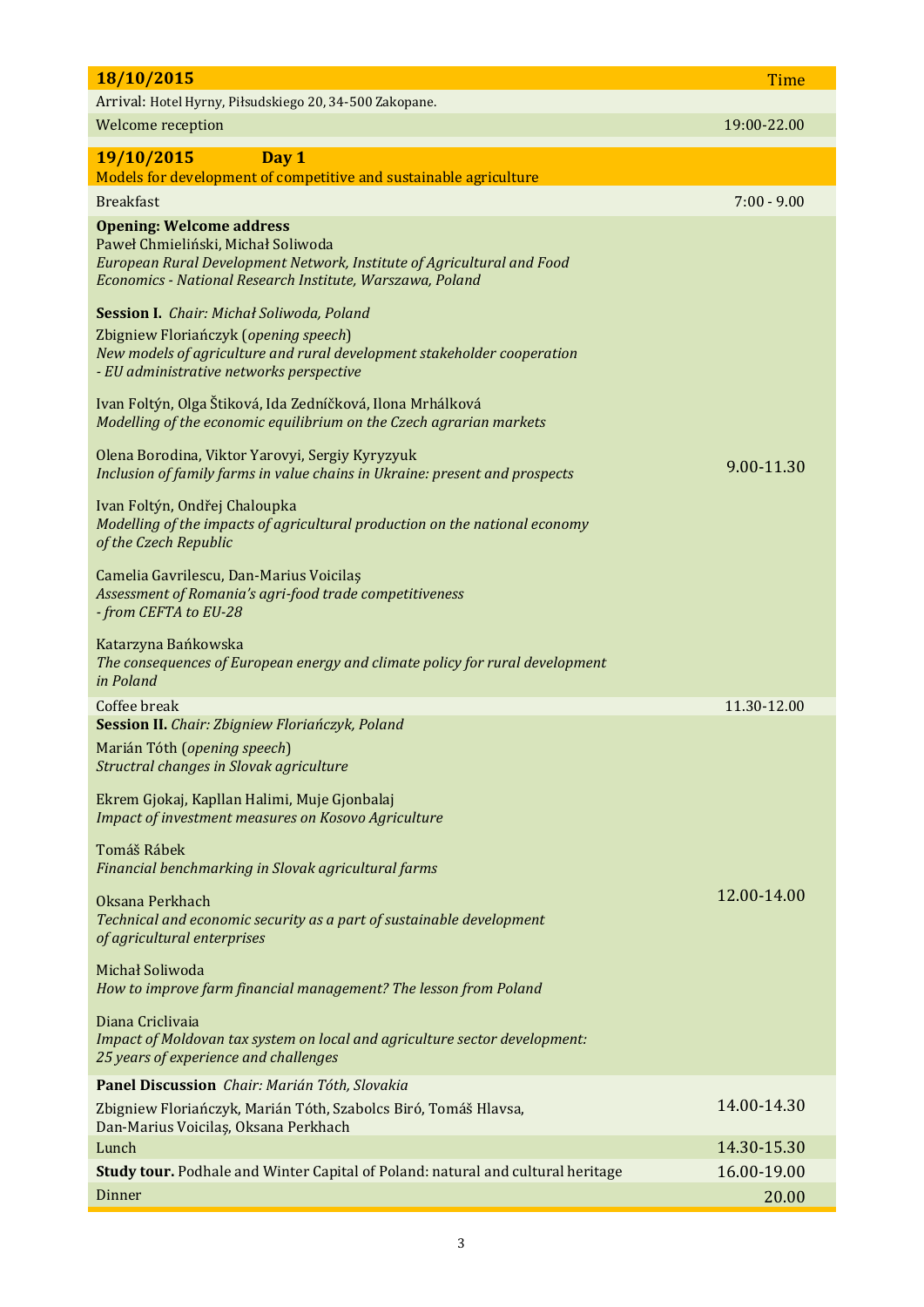| 20/10/2015<br>Day 2                                                                                                                                                                                           |             |
|---------------------------------------------------------------------------------------------------------------------------------------------------------------------------------------------------------------|-------------|
| Models for development of competitive and sustainable rural territories                                                                                                                                       |             |
| <b>Breakfast</b>                                                                                                                                                                                              | 7.00-8.00   |
|                                                                                                                                                                                                               |             |
| Study tour: Socio-natural landscapes: Tatra National Park and Strążyska Valley                                                                                                                                | 8.00-12.00  |
| Lunch                                                                                                                                                                                                         | 12.00-13.00 |
| Session III. Chair: Paweł Chmieliński, Poland<br>Věra Majerová, Jiří Sálus, Tomáš Pilař (opening speech)<br>Threats to rural society in the Czech Republic and its future in the context of global<br>risks   |             |
| Marie Trantinová, Jiří Hrabák<br>Identification of successes and failures of implementation of selected principles<br>Leader                                                                                  |             |
| Ewa Kiryluk-Dryjska, Agnieszka Baer-Nawrocka<br>The influence of the financial crisis on the youth unemployment in rural areas<br>of the European Union                                                       | 13.00-15.00 |
| Oskar Wolski, Łukasz Sykała, Magdalena Dej<br>The Leader Method in Poland versus practices in other Visegrad Group countries -<br>success factors and conclusions in the context of a new program perspective |             |
| Vladimir Székely<br>Ambivalent perception of globalization processes in context of rural development                                                                                                          |             |
| <b>Ion Certan</b><br>Access to finance as a key factor of social inclusion in rural areas                                                                                                                     |             |
| Coffee break                                                                                                                                                                                                  | 15.00-15.30 |
| Session IV. Chair: Věra Majerová, Czech Republic                                                                                                                                                              |             |
| Andrew Fieldsend (opening speech)<br>Innovation in Family Farming in Eastern Europe and Central Asia                                                                                                          |             |
| Tomáš Hlavsa<br>Economic performance of agricultural holdings in the Czech less favoured areas<br>with the special view on small farms                                                                        |             |
| Marcela Tuzová, Martina Toulová, Lea Kubíčková<br>Selected aspects of the internationalization process of Czech agricultural SMEs<br>with focus on the success factors                                        | 15.30-17.30 |
| Klaus Wagner, Julia Niedermayr<br>Comparison of Structures, Development and Influencing Basic Conditions of<br>Agriculture and Rural Development in Selected Alpine Regions                                   |             |
| Szabolcs Biró<br>Impact of the old, effect of the new Rural Development Programme in Hungary                                                                                                                  |             |
| Ion Certan, Simon Certan<br>Village development: concept and achievements                                                                                                                                     |             |
| Panel Discussion Chair: Andrew Fieldsend, Hungary<br>Věra Majerová, Jakub Hadyński, Andrew Fieldsend, Vladimir Székely,<br>Klaus Wagner, Ion Certan                                                           | 17.30-18.00 |
| Dinner                                                                                                                                                                                                        | 19.00       |